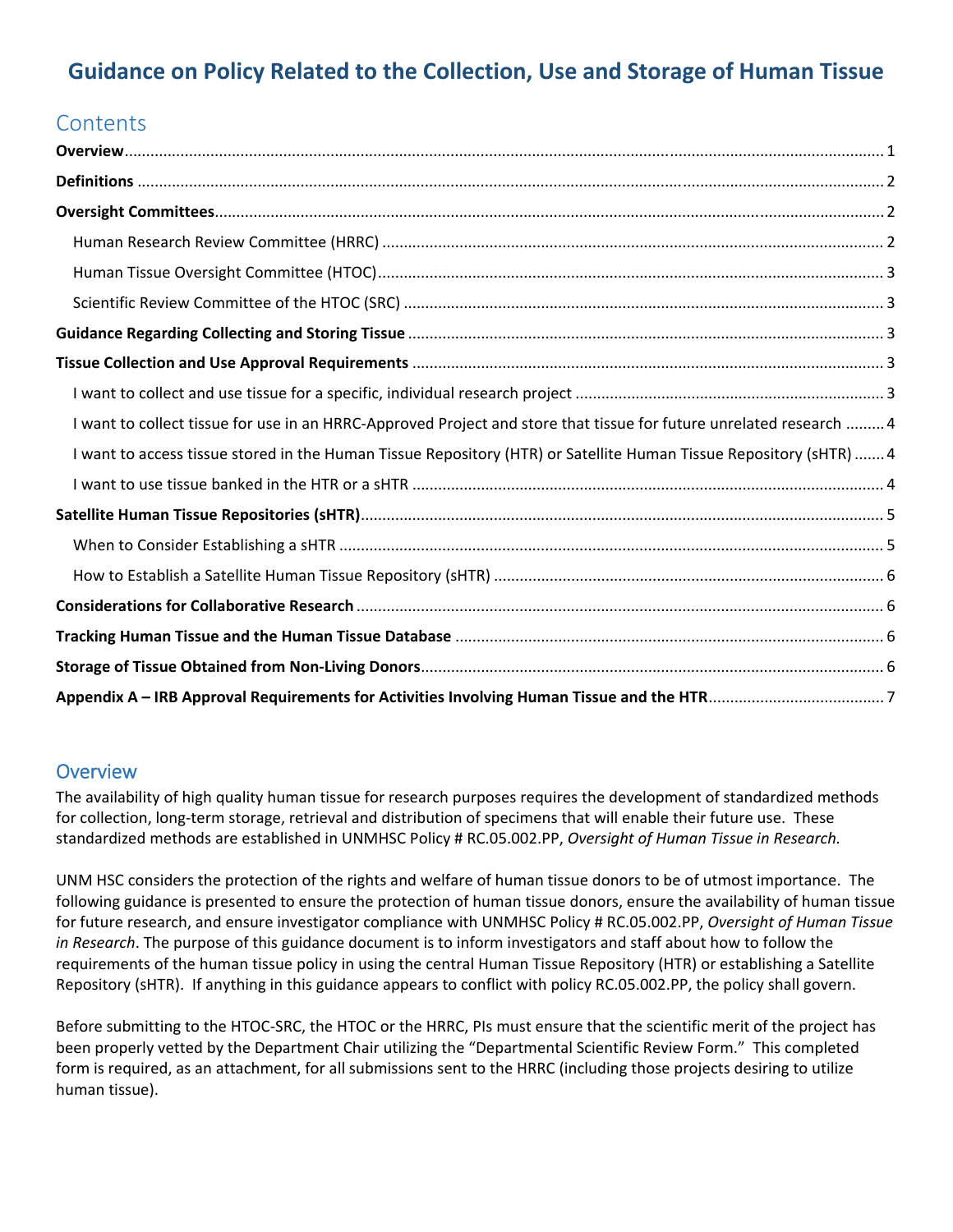# **Definitions**

**Coded Tissue:** Coded, as it pertains to human biological specimens:

- Having identifying information (such as name or social security number) that would enable the investigator to readily ascertain the identity of the individual to whom the specimens pertain, and includes replacing identifying information with a number, letter, symbol, or combination thereof (i.e. the code) and
- A key to decipher the code exists, enabling linkage of the identifying information to the specimens.

**Collaboration:** An equal partnership between two researchers who are pursuing mutually interesting and beneficial research.

**Collaborative Agreement:** An agreement between two or more researchers that sets forth the nature of their working relationship in a research project. The agreement may include provisions concerning the intent of the parties to share data, research materials and facilities, and to publish research findings. Since collaboration agreements are usually executed between researchers, they are typically not documents that legally bind the researchers' institutions to a commitment of any resources.

**Collaborative Research**: Researchers working together, often under the auspices of a Collaborative Agreement, to achieve the common goal of producing new scientific knowledge.

**Donate**: Giving away of something of value where the donor expects nothing in return. In the context of Research, neither the donor nor donee are actively involved in Collaborative Research.

**External Collaborative Entity**: An external party with whom a UNMHSC investigator enters into a collaboration, a collaborative agreement, or collaborative research activities.

**Human Tissue**: Body fluids, solid tissues, bone, and cellular constituents including, but not limited to, DNA, RNA, proteins and human embryonic stem cells (hESCs).There are four categories of human tissue defined as follows:

- a. **Type A.** Tissue collected for possible future diagnostic purposes. Thus HRRC oversight or informed consent is not required, because the tissue was collected for medically necessary diagnostic study.
- b. **Type B.** Tissue obtained for known HRRC‐ approved active research project with HRRC‐approved consent status.
- c. **Type C.** Excess tissue alternatively prepared for tissue banking for unknown future research project with consent of patient for such storage.
- d. **Type D.** Excess tissue alternatively prepared for tissue banking for unknown future research project with waiver of informed consent, waiver of HIPAA authorization, HTR as Honest Broker for identifiers, and dispensed as de‐identified samples.

**Identifiable Tissue:** Tissue that include identifiers such as names, social security numbers, medical record numbers, or pathology accession numbers, or any other "code" that permits specimens to be linked to individually identifiable living individuals and perhaps also to associated medical information.

**Limited Data Set:** Protected health information (PHI) that excludes 16 categories of direct identifiers and may be used or disclosed, for purposes of research, public health, or health care operations, without obtaining either an individual's authorization or a waiver or an alteration of authorization for its use and disclosure, with a data use agreement.

**Research**: A systematic investigation, including research development, testing and evaluation, designed to develop or contribute to generalizable knowledge.

# Oversight Committees

#### Human Research Review Committee (HRRC)

It is the responsibility of the HRRC to review and approve research that involves the collection, use, storage and re‐use of all tissue collected from a human subject. As such, any and all storage of human tissue for use in future studies or for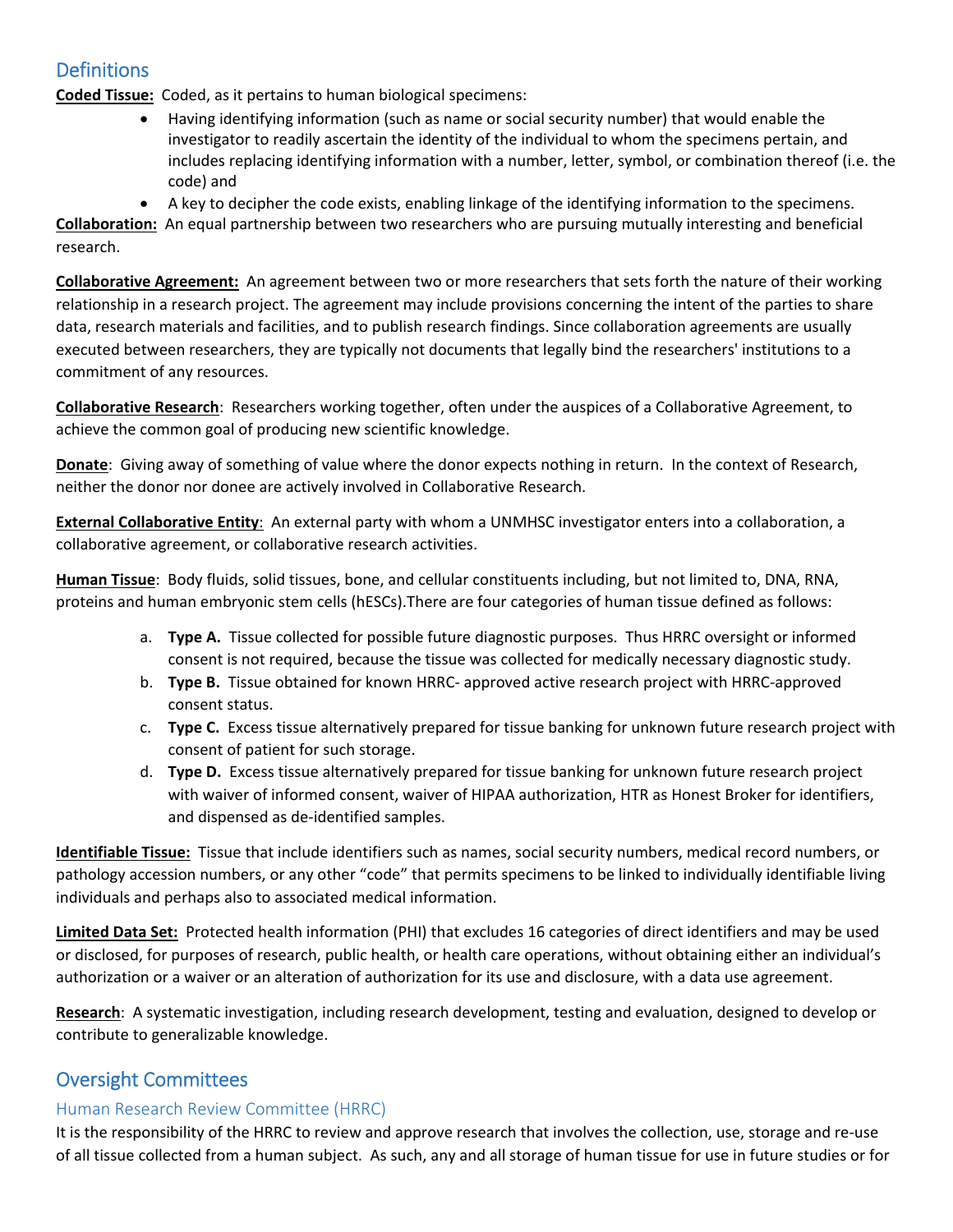any reason outside the scope of the project for which it was originally provided, granted or procured, must be reviewed and approved by the HRRC and the Human Tissue Oversight Committee (HTOC).

### Human Tissue Oversight Committee (HTOC)

The HTOC is established to serve in a governing and advisory role to the Human Tissue Repository (HTR) and any satellite Research Tissue repositories (sHTRs). The HTOC has the authority to oversee the collection, reporting, distribution and transfer of the Research Tissues held in those repositories, whether intra‐institutionally or with the researchers or entities outside of the UNM HSC, and ensure compliance with Policy RC.05.002.PP – Oversight of Human Tissue in Research.

### Scientific Review Committee of the HTOC (SRC)

The SRC is a subcommittee of the HTOC and reviews the scientific merit of proposals requesting use of archived human specimens in the Human Tissue Repository (HTR) or other UNM HSC Satellite Human Tissue Repository (sHTR), as well as specimens from UNMH Surgical Pathology.

# Guidance Regarding Collecting and Storing Tissue

Any and all projects involving the collection and storage of human tissue for research purposes, whether or not it is identifiable, must be submitted to the HRRC for review and approval. HRRC approved informed consent and HIPAA authorization must be obtained from participants. The HRRC approved informed consent document must identify the tissue to be collected and its anticipated future use.

Any and all projects involving the storage of identifiable human tissue that was originally used for diagnostic purposes or clinical care but is being stored for use in future studies must be submitted to the HRRC for review and approval. HRRC approved informed consent and HIPAA authorization must be obtained from participants. The HRRC approved informed consent document must identify the tissue to be collected and its anticipated future use.

HRRC review and approval is required for the storage of human tissue for human research purposes as defined by 45 CFR 46. The storage of human tissue for future use in human research studies is considered a separate human research activity from any current or future human research study involving the use of the stored tissue, and requires separate HRRC review and approval.

HRRC approval and informed consent is required to store the following categories of human tissue for future use in human research:

- Identifiable human tissue originally collected for use in human research.
- Identifiable human tissue originally collected for clinical purposes.
- De-identified or coded human tissue originally collected for use in human research.
- HRRC approval and informed consent is not required to store the following types of human tissue for future use in human research.
- Tissue collected from non‐human subjects as defined by 45 CFR 46.
- De-identified tissue originally collected for clinical purposes.

In some cases, as in FDA regulated research involving in‐vitro diagnostic devices, human tissue specimens are considered to be human subjects. As such, HRRC review and approval is required, but obtaining informed consent may not be possible. Please consult with the HRPO if you plan to engage in this kind of research.

Human tissue can only be stored at the HSC in the Human Tissue Repository (HTR) or an HRRC approved satellite repository (sHTR). See below for associated processes.

# Tissue Collection and Use Approval Requirements

I want to collect and use tissue for a specific, individual research project

Tissue that is collected by an investigator for use in a specific research project requires only HRRC approval.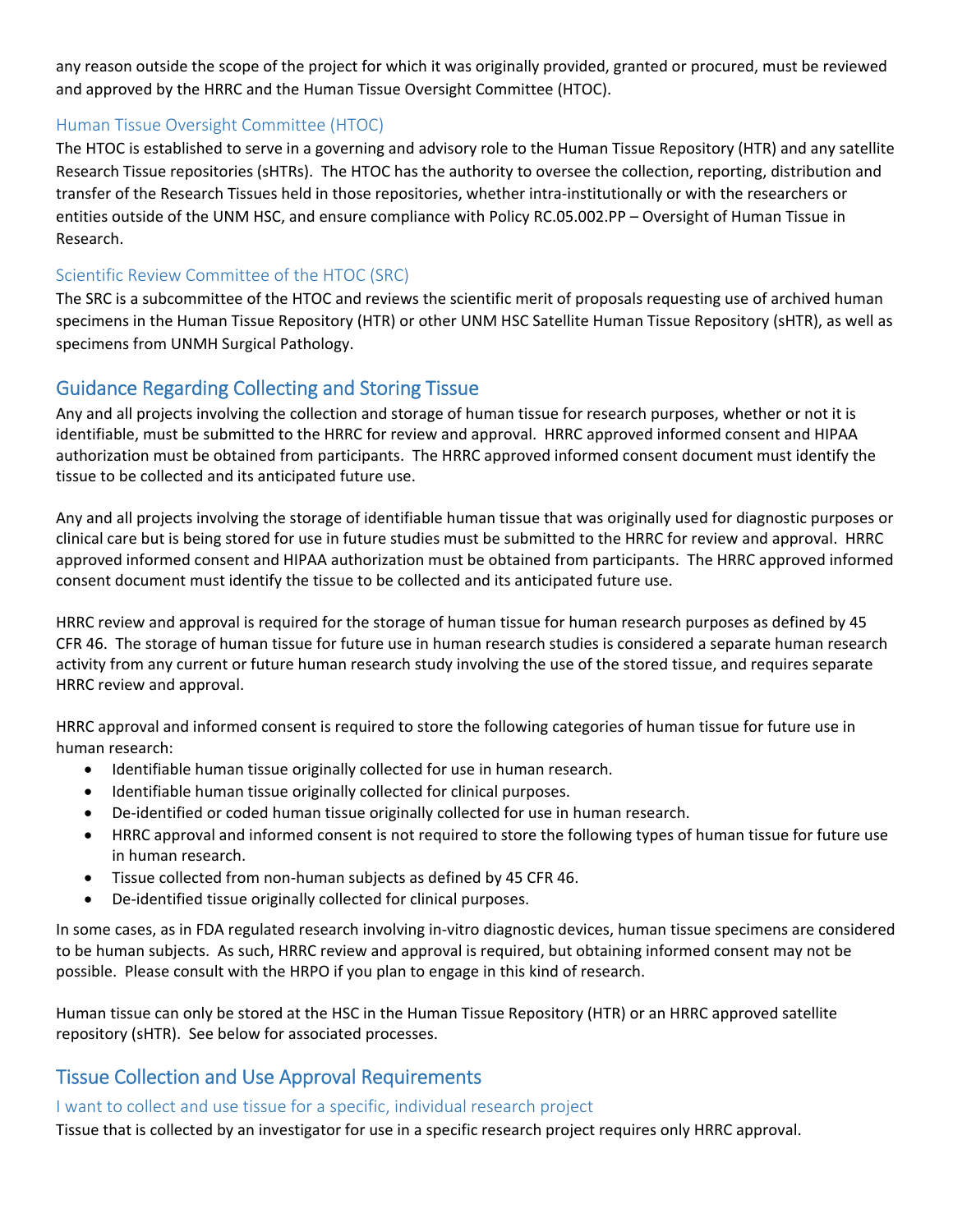Human tissue cannot be collected from a subject without first obtaining HRRC approved informed consent and HIPAA authorization. The HRRC approved informed consent document must identify the tissue to be collected and its anticipated future use, and must be signed by the subject or their legal representative.

Approval(s) Required:



#### I want to collect tissue for use in an HRRC‐Approved Project and store that tissue for future unrelated research

Tissue that is collected by an investigator for use in a specific research project requires HRRC approval. Human tissue cannot be collected from a subject without first obtaining HRRC approved informed consent and HIPAA authorization. The HRRC approved informed consent document must identify the tissue to be collected and its anticipated future use, and must be signed by the subject or their legal representative.

If you are storing human tissue for future projects or for any reason outside the scope of the project for which it was provided, granted or procured, you are storing tissue as a satellite Human Tissue Repository (sHTR). The establishment of a sHTR requires separate and distinct approval by both the HTOC and the HRRC (see instructions below).

Alternatively, you may transfer the tissue (not used in the original HRRC‐Approved project) to the Human Tissue Repository (HTR).

The future use of the tissue will require approval from the HTOC SRC (for use of the tissue) and approval by the HRRC (for the new research project). *IMPORTANT: HTOC SRC approval is required even if the tissue resides in an established sHTR set up by you.*

Approval(s) Required: HRRC HTOC SRC

#### I want to access tissue stored in the Human Tissue Repository (HTR) or Satellite Human Tissue Repository (sHTR)

The HTR releases human tissue for intramural research purposes only. All requests to obtain human tissue from the HTR or a sHTR must be reviewed and approved by the Scientific Review Committee (SRC). Human tissue cannot be sold, donated, or traded outside of the UNMHSC. Tissue can be transferred to outside collaborators in order to secure testing or other services within the scope of an HRRC approved research protocol and SRC approved tissue use. If a collaborator's contributions to the research warrant professional recognition or publication privileges, and the collaborator is acting as an agent of an institution that routinely receives federal research funds, then the collaborator's institution is considered engaged in the research and an Institutional Authorization Agreement must be executed. In most cases a Material Transfer Agreement (MTA) will need to be executed before tissues are transferred into or out of the HSC HTR in collaboration with another institution. Exceptions may be defined by collaborative research or consortium agreements which establish the conditions of tissue transfer, use and intellectual property as done with an MTA.

#### I want to use tissue banked in the HTR or a sHTR

Use of banked human tissue requires the following approvals in addition to those necessary when collecting and banking the tissue:

 **Identifiable Tissue** – Requires SRC and HRRC approval. Consent and authorization must be obtained **UNLESS** consent was obtained at the time of collection for this specific research study or for future unspecified research.



 **Coded Tissue** – Requires SRC approval and a letter of agreement. A Material Transfer Agreement is also be required for projects involving collaboration with external entities. HRRC review to determine if exemption applies is necessary.



**HRRC** 

 **Limited Data Set** – Requires SRC approval. A Data Use Agreement is also be required for projects involving collaboration with external entities. HRRC review to determine if exemption applies is necessary.

**SRC**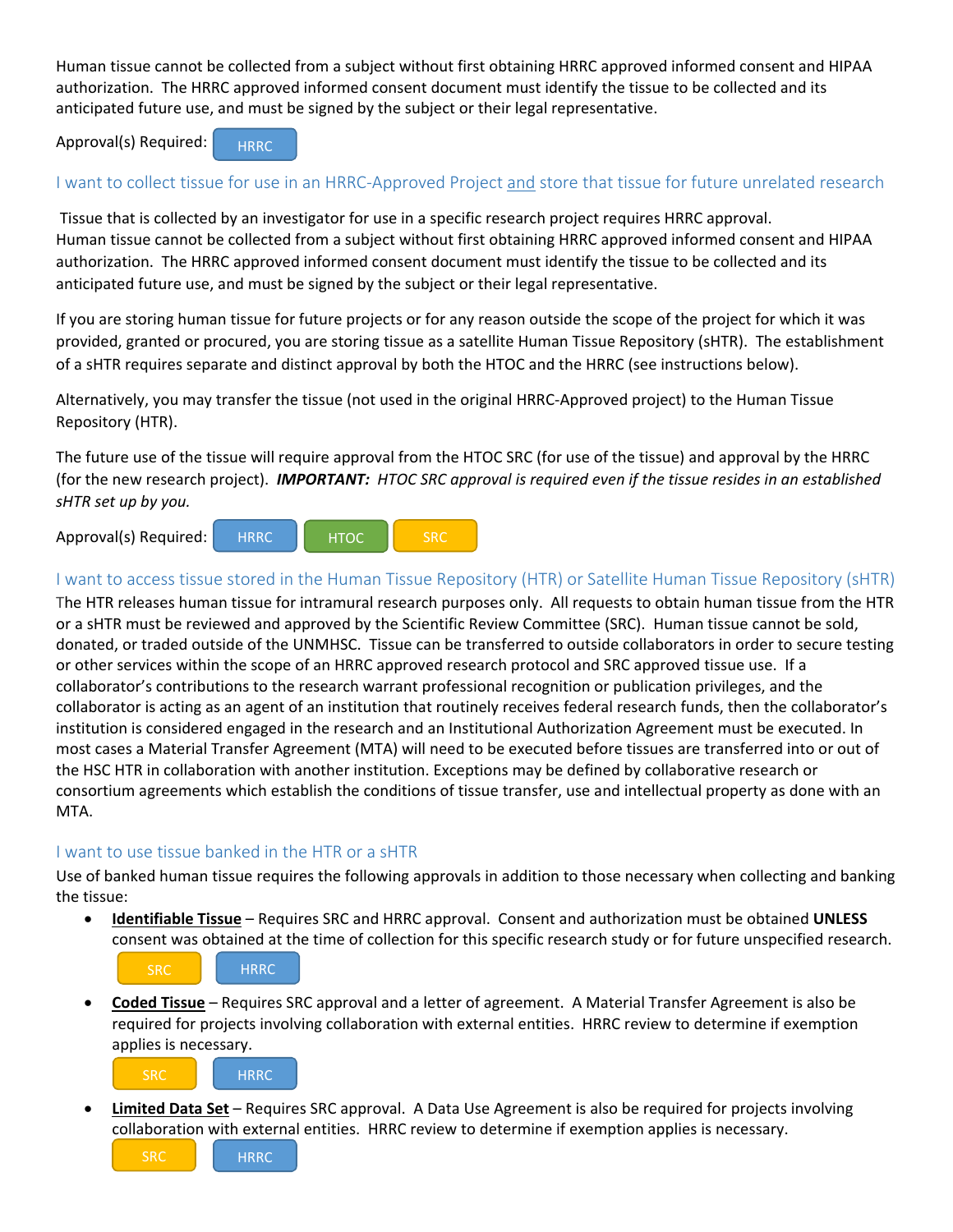**Anonymous/Anonymized Tissue** – SRC Approval is required. HRRC review to determine the project as "Not Human Research" is necessary.

SRC HRRC

# Satellite Human Tissue Repositories (sHTR)

Research Tissues for which volunteers have given informed consent (HRRC‐approved) are generally the only types of Research Tissues that may be stored in satellite Research Tissue repositories (tissue types B and C as defined above). However, exceptions may be made if the satellite Research Tissue Repository has sought and received specific HTOC and HRRC approval for the specific type of collection.

If you are storing human tissue for future projects or for any reason outside the scope of the project for which it was provided, granted, or procured, you are storing tissue as a satellite HTR. This activity must be reviewed and approval by the HRRC (for the sHTR) and the SRC (to approve use of tissue) **separate** from any approvals provided for research for which the tissue is being stored. It is important to understand that the storage of human tissue in a satellite repository requires does not necessarily depend on HRRC approval. Tissue stored outside of the HTR, even if its use in research is determined to be exempt or "not human research" by the HRRC, is still considered a satellite repository and must be declared and approved.

### When to Consider Establishing a sHTR

Several issues related to tissue storage, processing, convenience and collaborative research protocols can influence the choice to establish a satellite tissue repository. The preferred method for storing human tissue at the UNMHSC is to use the central Human Tissue Repository (HTR). If the specific circumstances of the research are clearly best served by storing tissue in a sHTR, the investigator must obtain approval first from the HTOC and then the HRRC for the establishment of the sHTR. The approved sHTR will be subject to Continuing Review and QA/QI audits performed by the Human Research Protections Office.

Use of tissue from an established sHTR is subject to approval from the HTOC SRC.

The UNM HSC endeavors to meet the standards enunciated by the National Cancer Institute's *NCI Best Practices for Biospecimen Resources* (the "NCI Best Practices"), which incorporates key aspects of the *Best Practices for Repositories: Collection, Storage, Retrieval and Distribution of Biological Materials for Research,* published by the International Society for Biological and Environmental Repositories (Third Ed. 2012) (the "ISBER Best Practices"), relative to organizing, managing, storing, securing, accessing, shipping, and receiving Research Tissues, whether in the central HTR or in satellite Research Tissue repositories. QA/QI audits, conducted the HRPO, will ensure that sHTRs have processes in place to address the following:

- Equipment monitoring, calibration, maintenance, and repair
- Control of Research Tissue collection supplies
- Research Tissue identification and labeling conventions
- Research Tissue collection, handling, processing, and preservation methods
- Procedures for storage and retrieval of Research Tissue
- Packaging, shipping, and receiving
- Laboratory tests performed in-house including Research Tissue quality control
- Research Tissue data collection and maintenance (Informatics)
- Biosafety
- Training of employees
- Administrative, technical, and physical safeguards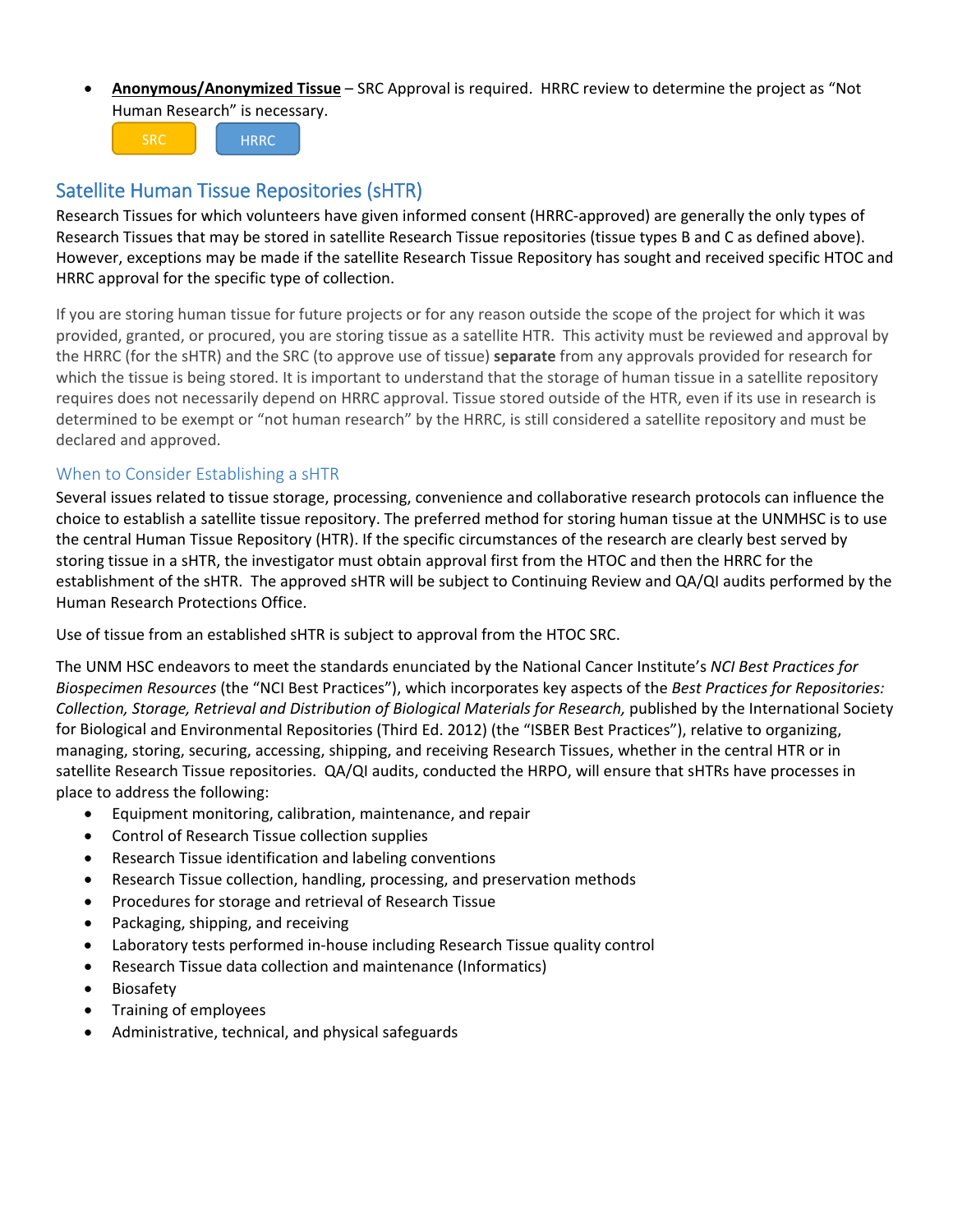#### How to Establish a Satellite Human Tissue Repository (sHTR)



Requests to establish a sHTR will be reviewed by the HTOC. If approved, a determination letter will be provided to be included with the initial application (for the sHTR) to the HRRC. Approved sHTRs will be tracked by the HTOC and the HRRC for required approvals and tissue utilization oversight.

sHTRs are subject to Continuing Review by the HRRC and QA/QI audits performed by the HRPO. Faculty members who do not wish to maintain sHTR status must transfer the Research Tissues to the central HTR or destroy them.

Once the UNM HTR software is operational, all Research Tissues in the sHTRs will be entered into the central database.

### Considerations for Collaborative Research

To promulgate participation by UNMHSC investigators in collaborative research, human tissue can be transferred, within the scope of HRRC approval, directly to external collaborative entities as appropriate. The HTR will provide administrative support for the shipping and handling of the tissue, but responsibility for storage, quality control, and distribution are the sole responsibility of the external collaborative entity.

The HTR is not involved with the receipt or storage of tissue provided to a UNMHSC investigator as part of their participation in collaborative research. UNMHSC investigators are responsible for managing and storing tissue owned and supplied to the UNMHSC investigator by an external collaborative entity.

## Tracking Human Tissue and the Human Tissue Database

A computer‐based mechanism will be developed to capture the data that correlates with each sample collected, listing where the sample is to be stored and whether appropriate permission or waiver of permission has been obtained before dissemination. The database system shall capture the essential elements of the permission, including categorizing the type of permission as Type A, B, C or D (see definition under Human Tissue in the "Definitions" section of this guidance document), whether permission has been granted for future contact of the volunteer and/or permission to do future, undescribed research, including DNA studies. Compliance with applicable HIPAA privacy regulations is required. **Tissue categories** are defined in the "Definitions" section of this guidance document under "Human Tissue."

## Storage of Tissue Obtained from Non‐Living Donors

Tissue can only be obtained from non‐living donors or provided to investigators by the Office of the Medical Investigator for storage or use in future research if documented consent is provided by the decedent before death, or by the next of kin or a legally authorized person after death. Decedent tissue cannot be sold, donated, or traded to external entities. Research involving decedent tissue, or requests to collect or store decent tissue, must be reviewed and approved by the SRC. Research involving decedent tissue is not human research as defined by 45 CFR 46. HRRC review and approval is not required.

Activities for which fetal material is obtained without the collection of identifiable information about a living individual and without intervention by the investigator with a living individual are generally not considered to represent research with human subjects. Specimens collected as described above shall be stored in accordance with UNMHSC Policy # RC.05.002.PP, Oversight of Human Tissue in Research, specifically Sections IV.2 and 3. It is understood that this guidance is not intended to apply to such fetal tissue.